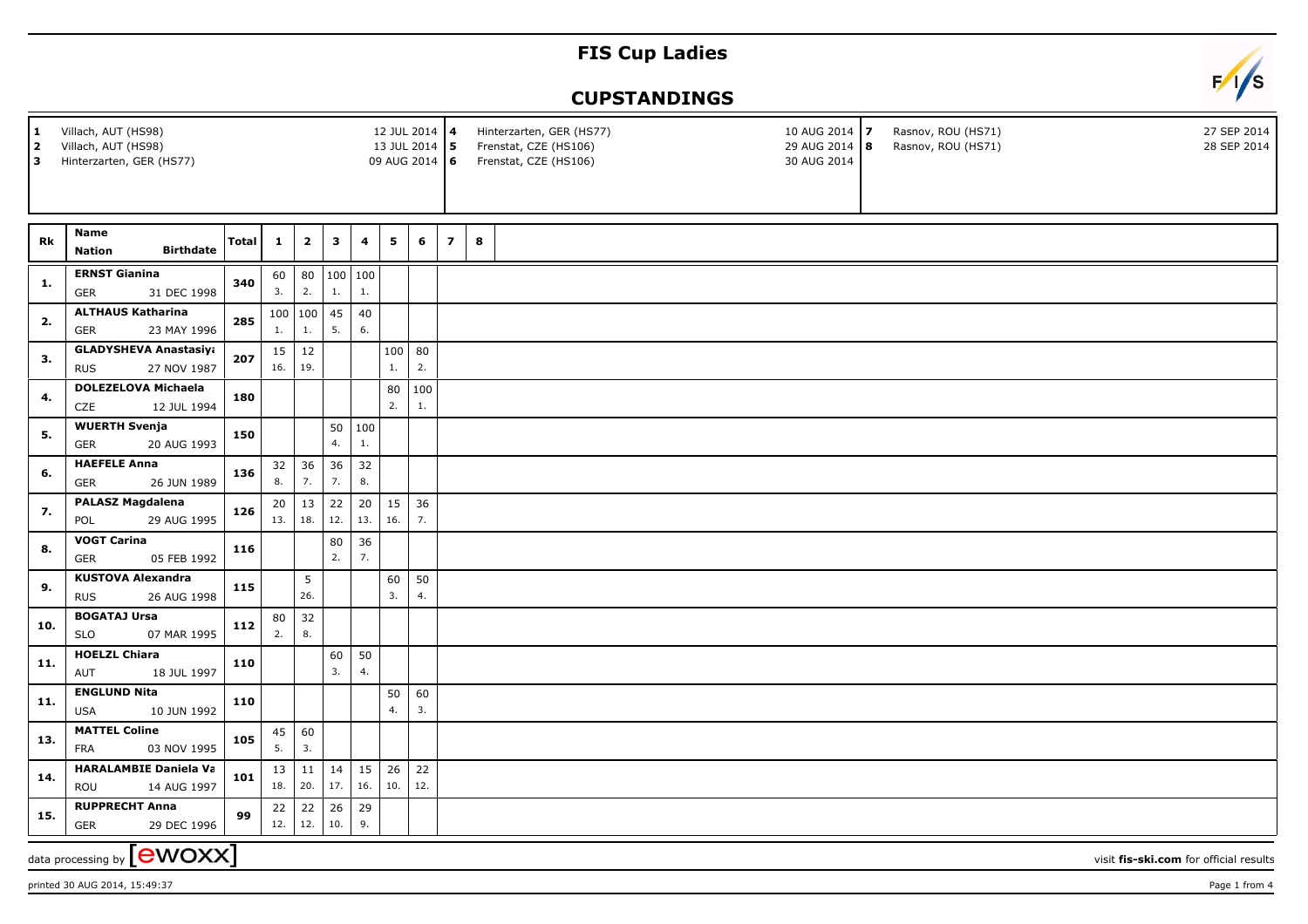| Rk  | Name<br><b>Birthdate</b><br>Nation                      | Total | $\mathbf{1}$          | $\mathbf{2}$        | $\mathbf{3}$  | 4         | 5         | 6             | $\overline{z}$ | 8 |
|-----|---------------------------------------------------------|-------|-----------------------|---------------------|---------------|-----------|-----------|---------------|----------------|---|
| 16. | <b>PINKELNIG Eva</b>                                    | 95    | 20                    | $\vert$ 24          | 29            | 22        |           |               |                |   |
|     | AUT<br>27 MAY 1988                                      |       | 13.                   | 11.                 | 9.            | 12.       |           |               |                |   |
| 17. | <b>SEYFARTH Juliane</b><br>19 FEB 1990<br><b>GER</b>    | 92    |                       |                     | 32<br>8.      | 60<br>3.  |           |               |                |   |
| 18. | <b>LUSSI Nina</b><br><b>USA</b><br>29 MAR 1994          | 90    |                       |                     |               |           | 45<br>5.  | 45<br>5.      |                |   |
| 18. | <b>GRAESSLER Ulrike</b><br>17 MAY 1987<br>GER           | 90    |                       |                     | 40<br>6.      | 50<br>4.  |           |               |                |   |
|     | POZUN Katja                                             |       | 50                    | 40                  |               |           |           |               |                |   |
| 18. | 07 APR 1993<br><b>SLO</b>                               | 90    | 4.                    | 6.                  |               |           |           |               |                |   |
| 21. | <b>TIKHONOVA Sofya</b><br><b>RUS</b><br>16 NOV 1998     | 81    | 36<br>7.              | 45<br>5.            |               |           |           |               |                |   |
| 22. | <b>CLAIR Julia</b><br>FRA<br>20 MAR 1994                | 79    | 29<br>9.              | 50<br>4.            |               |           |           |               |                |   |
|     | <b>NADYMOVA Stefaniya</b>                               |       | 5                     |                     |               |           | 32        | 40            |                |   |
| 23. | <b>RUS</b><br>01 DEC 1994                               | 77    | 26.                   |                     |               |           | 8.        | 6.            |                |   |
| 24. | <b>BLAZKOVA Barbora</b>                                 | 69    |                       |                     |               |           | 40        | 29            |                |   |
|     | CZE<br>23 SEP 1997                                      |       |                       |                     |               |           | 6.        | 9.            |                |   |
| 25. | <b>INDRACKOVA Karolina</b><br><b>CZE</b><br>26 AUG 1997 | 68    |                       |                     |               |           | 36<br>7.  | 32<br>8.      |                |   |
| 26. | <b>SZWAB Joanna</b>                                     | 59    |                       |                     | 13            | 13        | 20        | 13            |                |   |
|     | POL<br>17 FEB 1997                                      |       |                       |                     | 18.           | 18.       | 13.       | 18.           |                |   |
| 27. | <b>ROGELJ Spela</b><br><b>SLO</b><br>08 NOV 1994        | 58    | 40<br>6.              | 18<br>14.           |               |           |           |               |                |   |
| 28. | <b>WIEGELE Lisa</b>                                     | 57    | 11                    | 14                  | 16            | 16        |           |               |                |   |
|     | AUT<br>09 MAY 1995                                      |       | 20.                   | 17.                 | 15.           | 15.       |           |               |                |   |
| 29. | <b>TRAMBITAS Andreea Dia</b>                            | 54    | $\mathbf{1}$          |                     | $12\,$<br>19. | 11<br>20. | 16<br>15. | 14<br>17.     |                |   |
|     | 31 MAY 2000<br>ROU                                      |       | 30.                   |                     |               |           |           |               |                |   |
| 29. | <b>IAKOVLEVA Mariia</b><br>07 JUN 1999<br><b>RUS</b>    | 54    |                       | 8<br>23.            |               |           | 20<br>13. | 26<br>10.     |                |   |
| 31. | OI Shihori                                              | 53    | 24                    | 29                  |               |           |           |               |                |   |
|     | <b>JPN</b><br>29 JUN 1999                               |       | 11.                   | 9.                  |               |           |           |               |                |   |
| 32. | <b>MILITARU Carina Alexan</b><br>ROU<br>11 JAN 2001     | 50    | $\overline{7}$<br>24. | $\mathbf{1}$<br>30. |               |           | 22<br>12. | $20\,$<br>13. |                |   |
|     | <b>REISCH Agnes</b>                                     |       |                       |                     | 24            | 24        |           |               |                |   |
| 33. | GER<br>11 OCT 1999                                      | 48    |                       |                     | 11.           | 11.       |           |               |                |   |
| 34. | <b>HAECKERT Melanie</b><br>GER<br>02 SEP 1994           | 46    |                       |                     | 20<br>13.     | 26<br>10. |           |               |                |   |

printed 30 AUG 2014, 15:49:37 **Page 2** from 4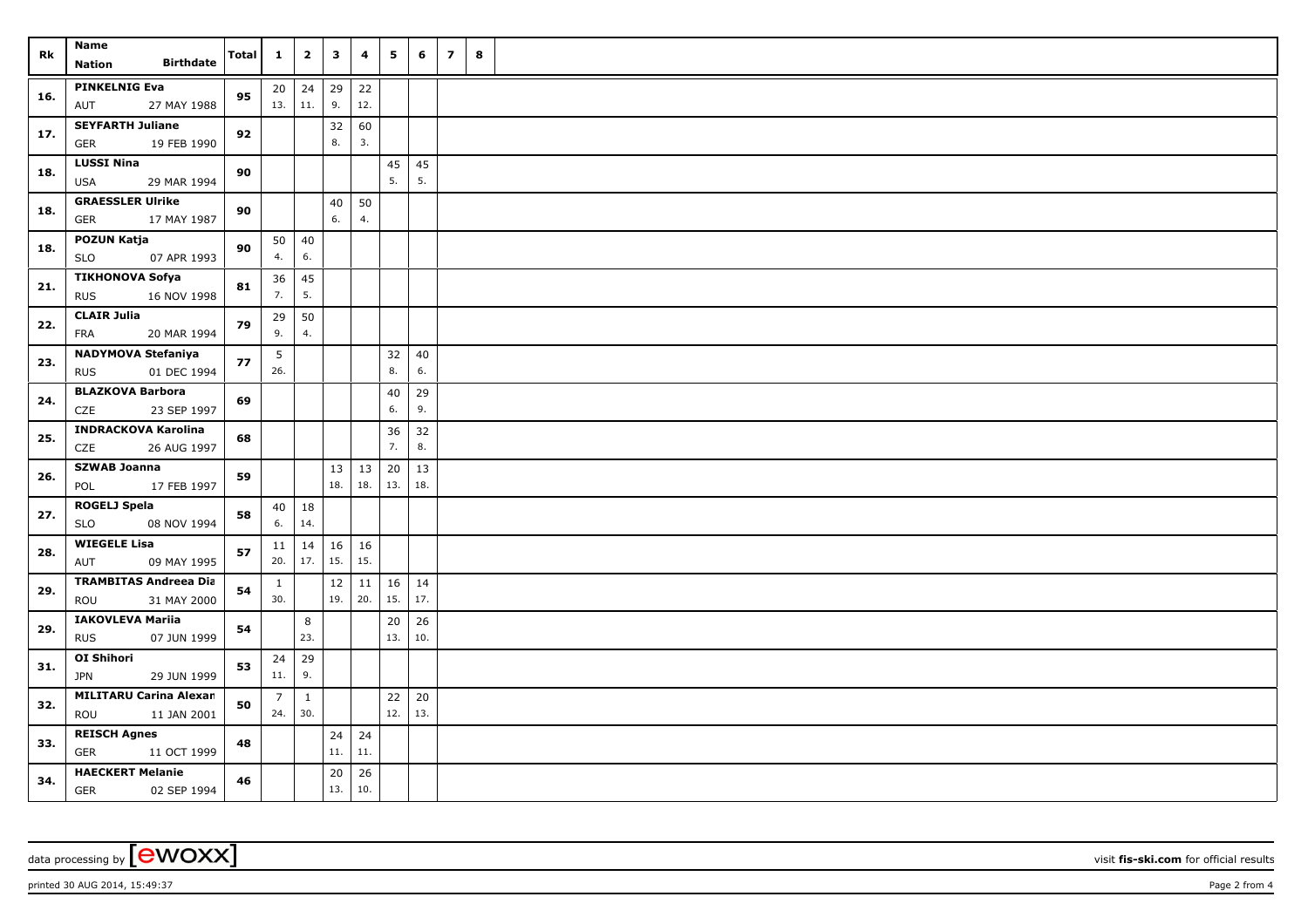| Rk  | <b>Name</b>                                        | Total    | $\mathbf{1}$   | $\mathbf{2}$          | $\overline{\mathbf{3}}$ | 4         | 5         | 6         | $\overline{z}$ | 8 |
|-----|----------------------------------------------------|----------|----------------|-----------------------|-------------------------|-----------|-----------|-----------|----------------|---|
|     | <b>Birthdate</b><br>Nation                         |          |                |                       |                         |           |           |           |                |   |
| 35. | <b>PUSTKOVA Vladena</b>                            | 45       |                |                       |                         |           | 29        | 16        |                |   |
|     | CZE<br>11 JUL 1992                                 |          |                |                       |                         |           | 9.        | 15.       |                |   |
| 35. | <b>LEMARE Lea</b>                                  | 45       |                | $16 \mid 29$          |                         |           |           |           |                |   |
|     | FRA<br>21 JUN 1996                                 |          | 15.            | 9.                    |                         |           |           |           |                |   |
| 37. | <b>IWASA Haruka</b>                                | 44       | 26             | 18                    |                         |           |           |           |                |   |
|     | <b>JPN</b><br>12 APR 1996<br><b>GRUSHINA Daria</b> |          | 10.            | 14.                   |                         |           |           |           |                |   |
| 38. | <b>RUS</b><br>26 MAR 1998                          | 40       |                | 9<br>22.              |                         |           | 13<br>18. | 18<br>14. |                |   |
|     | <b>STEFANUTA Bianca Elena</b>                      |          | $\overline{2}$ |                       | 10                      | 10        |           | 15        |                |   |
| 39. | ROU<br>21 MAY 1998                                 | 39       | 29.            | $\overline{2}$<br>29. | 21.                     | 21.       |           | 16.       |                |   |
|     | <b>WINDMUELLER Sabrina</b>                         |          |                |                       | 18                      | 18        |           |           |                |   |
| 40. | 13 OCT 1987<br>SUI                                 | 36       |                |                       | 14.                     | 14.       |           |           |                |   |
|     | <b>MRAKOTOVA Jana</b>                              |          |                |                       |                         |           | 10        | 24        |                |   |
| 41. | 24 JUL 1999<br>CZE                                 | 34       |                |                       |                         |           | 21.       | 11.       |                |   |
|     | RAJNOCHOVA Michaela                                |          |                |                       |                         |           | 24        | 9         |                |   |
| 42. | 30 MAY 1997<br>CZE                                 | 33       |                |                       |                         |           | 11.       | 22.       |                |   |
| 43. | <b>MARUYAMA Nozomi</b>                             | 32       |                | $12 \mid 20$          |                         |           |           |           |                |   |
|     | 02 JUN 1998<br><b>JPN</b>                          |          | 19.            | 13.                   |                         |           |           |           |                |   |
| 44. | <b>ZOBEL Veronika</b>                              | 29       |                |                       | 15                      | 14        |           |           |                |   |
|     | GER<br>10 NOV 1994                                 |          |                |                       | 16.                     | 17.       |           |           |                |   |
| 45. | <b>TWARDOSZ Anna</b>                               | 26       |                |                       |                         |           | 14        | $12$      |                |   |
|     | 12 APR 2001<br>POL                                 |          |                |                       |                         |           | 17.       | 19.       |                |   |
| 45. | <b>PURKER Claudia</b><br>15 JAN 1999               | 26       | 20.            | $11 \mid 15$<br>16.   |                         |           |           |           |                |   |
|     | AUT                                                |          |                |                       |                         |           |           |           |                |   |
| 47. | <b>SDERZHIKOVA Valentina</b><br>30 JAN 2001<br>KAZ | 23       |                |                       | 11<br>20.               | 12<br>19. |           |           |                |   |
|     | <b>PTACKOVA Veronika</b>                           |          |                |                       |                         |           | 12        | $10\,$    |                |   |
| 48. | CZE<br>01 OCT 1998                                 | 22       |                |                       |                         |           | 19.       | 21.       |                |   |
|     | <b>RAJDA Kinga</b>                                 |          |                |                       |                         |           | 11        | 11        |                |   |
| 48. | POL<br>22 DEC 2000                                 | $\bf 22$ |                |                       |                         |           | 20.       | 20.       |                |   |
| 50. | <b>SCHOITSCH Sonja</b>                             | 19       | 9              | 10                    |                         |           |           |           |                |   |
|     | AUT<br>05 FEB 1997                                 |          | 22.            | 21.                   |                         |           |           |           |                |   |
| 51. | <b>JOITOVA Martina</b>                             | 17       |                |                       |                         |           | 9         | 8         |                |   |
|     | CZE<br>04 DEC 1996                                 |          |                |                       |                         |           | 22.       | 23.       |                |   |
| 52. | <b>SETO Yuka</b>                                   | 15       | 15             |                       |                         |           |           |           |                |   |
|     | <b>JPN</b><br>22 FEB 1997                          |          | 16.            |                       |                         |           |           |           |                |   |
| 53. | <b>VOROS Virag</b><br><b>HUN</b><br>12 JUL 1999    | 9        |                |                       | 9<br>22.                |           |           |           |                |   |
|     |                                                    |          |                |                       |                         |           |           |           |                |   |